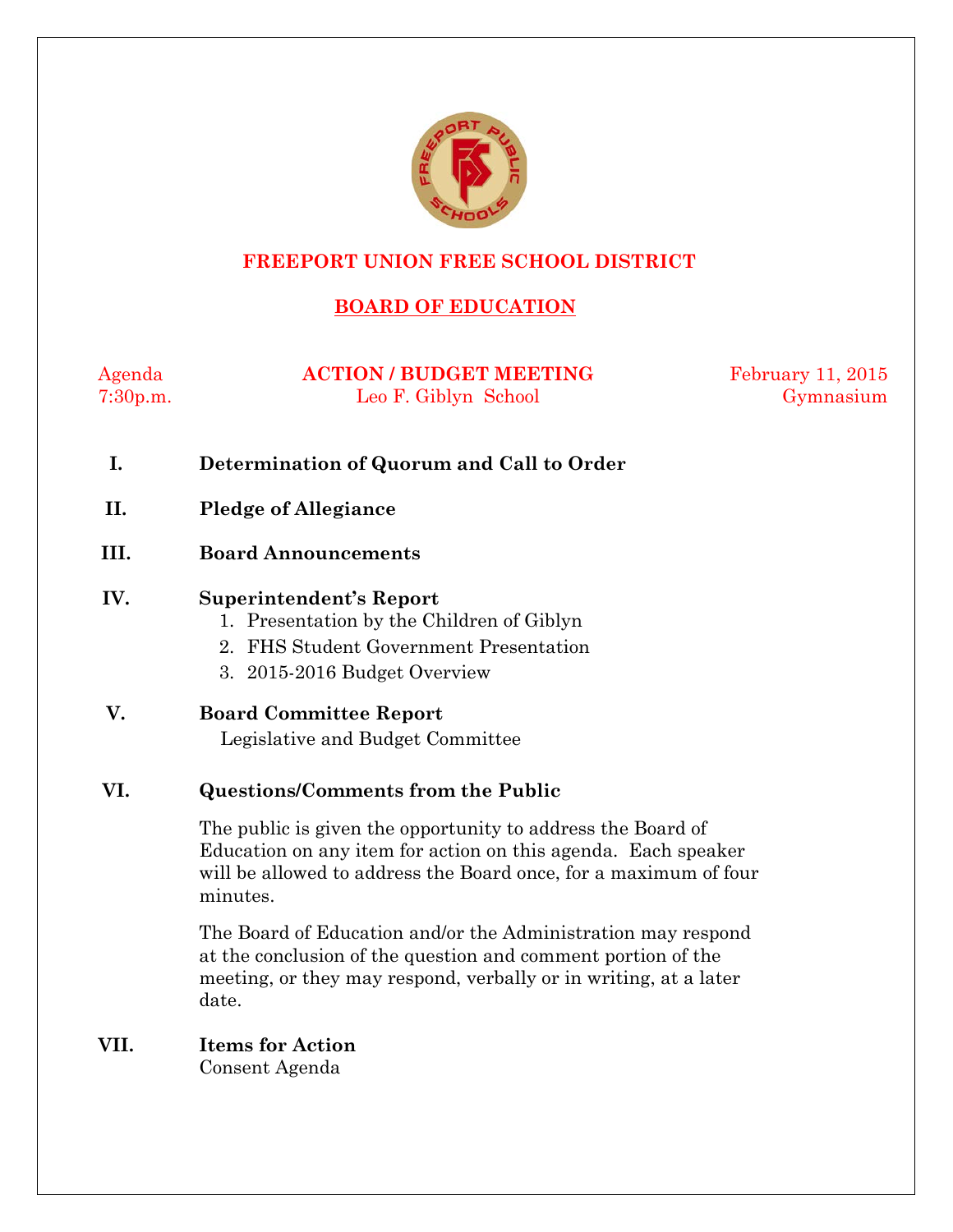#### **Consent Agenda Items:**

**BE IT RESOLVED that the Board of Education of the Freeport Union Free School District hereby approves the following items; A; B 1, 2, 3, 4, 5; C 1.**

#### **Consent Approve**

|       | А.        | Acceptance of the Minutes of the Board of Education                                                                                                                                             | TAB <sub>1</sub>                                                                                 |
|-------|-----------|-------------------------------------------------------------------------------------------------------------------------------------------------------------------------------------------------|--------------------------------------------------------------------------------------------------|
|       | <b>B.</b> | Education<br>1. Leave of Absence<br>2. Resignation of Staff<br>3. Change of Status<br>4. Appointment of Staff Instructional – Probationary<br>5. Appointment of Staff Instructional – Temporary | TAB <sub>2</sub><br>TAB <sub>3</sub><br>TAB <sub>4</sub><br>TAB <sub>5</sub><br>TAB <sub>6</sub> |
|       | $C$ .     | <b>Education</b><br>1. Acceptance of the Minutes from the Committees on<br>Special Education and Preschool Education                                                                            | TAB <sub>7</sub>                                                                                 |
| VIII. |           | <b>Other Items for Action</b>                                                                                                                                                                   |                                                                                                  |
|       | A.        | <b>Education</b><br>1. Adoption of the 2015-2016 School Calendar                                                                                                                                | TAB <sub>8</sub>                                                                                 |
|       | <b>B.</b> | Finance<br>Budget Transfer – General Fund<br>1.                                                                                                                                                 | TAB <sub>9</sub>                                                                                 |
|       | D.        | <b>Other Reports to the Board</b><br>1. High School Funds Report                                                                                                                                | <b>TAB 10</b>                                                                                    |
| IX.   |           | <b>Questions/Comments from the Public on Other Topics</b>                                                                                                                                       |                                                                                                  |
|       |           | At this time, the public is given the opportunity to address the<br>Board of Education on any topic. Each speaker will be allowed to<br>address the Board once, for a maximum of four minutes.  |                                                                                                  |
|       |           | The Board of Education and/or the Administration may respond                                                                                                                                    |                                                                                                  |

2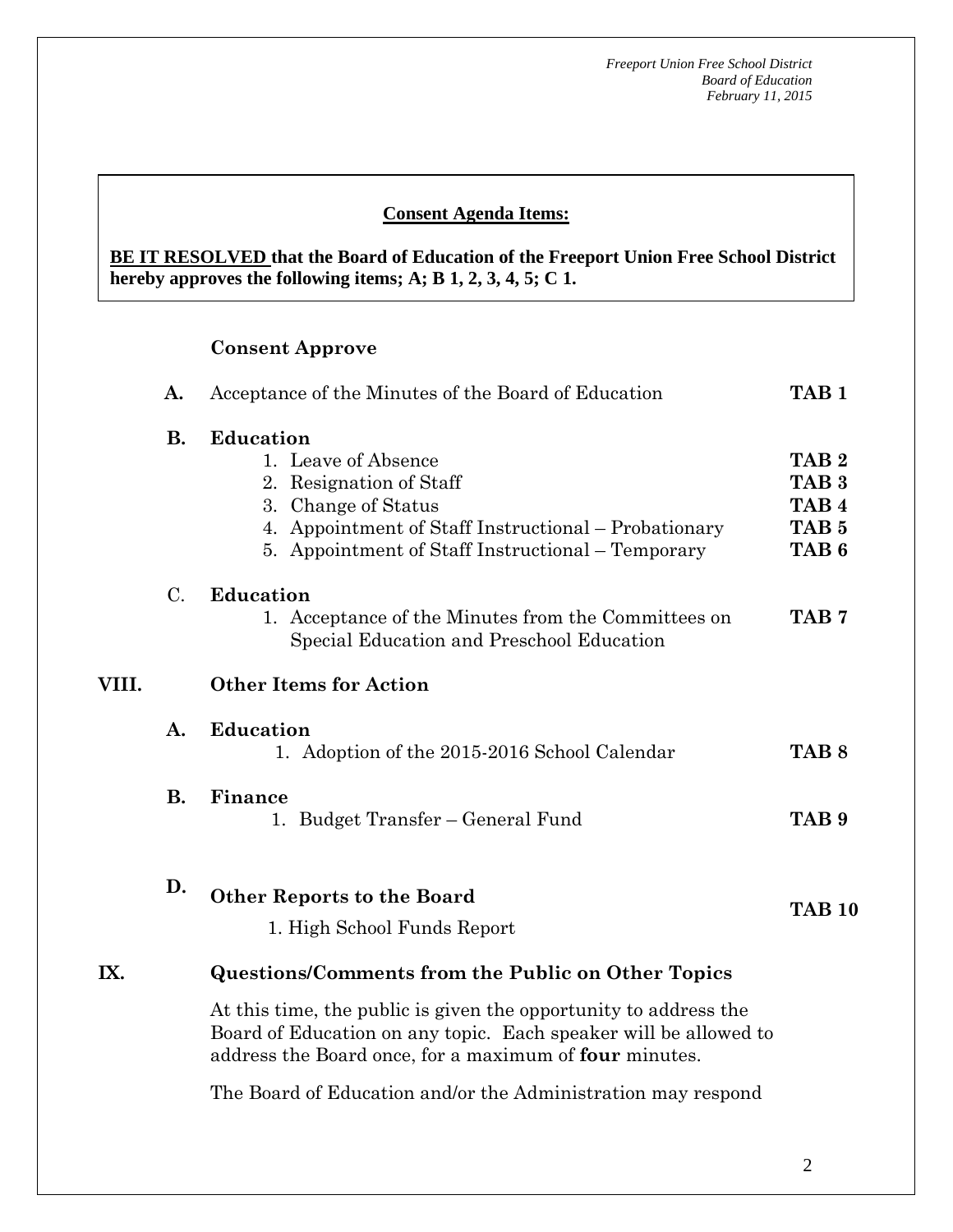at the conclusion of the question and comment portion of the meeting, or they may respond, in writing, at a later date.

- **X. Board Comments**
- **XI. Superintendent Comments**
- **XII. Adjournment**

#### **Next Meeting**

#### **XIII.**

The next proposed meeting of the Board of Education will be held on March 4, 2015 at Caroline G. Atkinson School. All meetings begin at 7:30 p.m. unless otherwise noted.

Register to vote: Monday through Friday between 8:30 a.m. and 3:30 p.m. at the Administration Building, 235 N. Ocean Avenue.

**Visit our website at [www.freeportschools.org](http://www.freeportschools.org/)**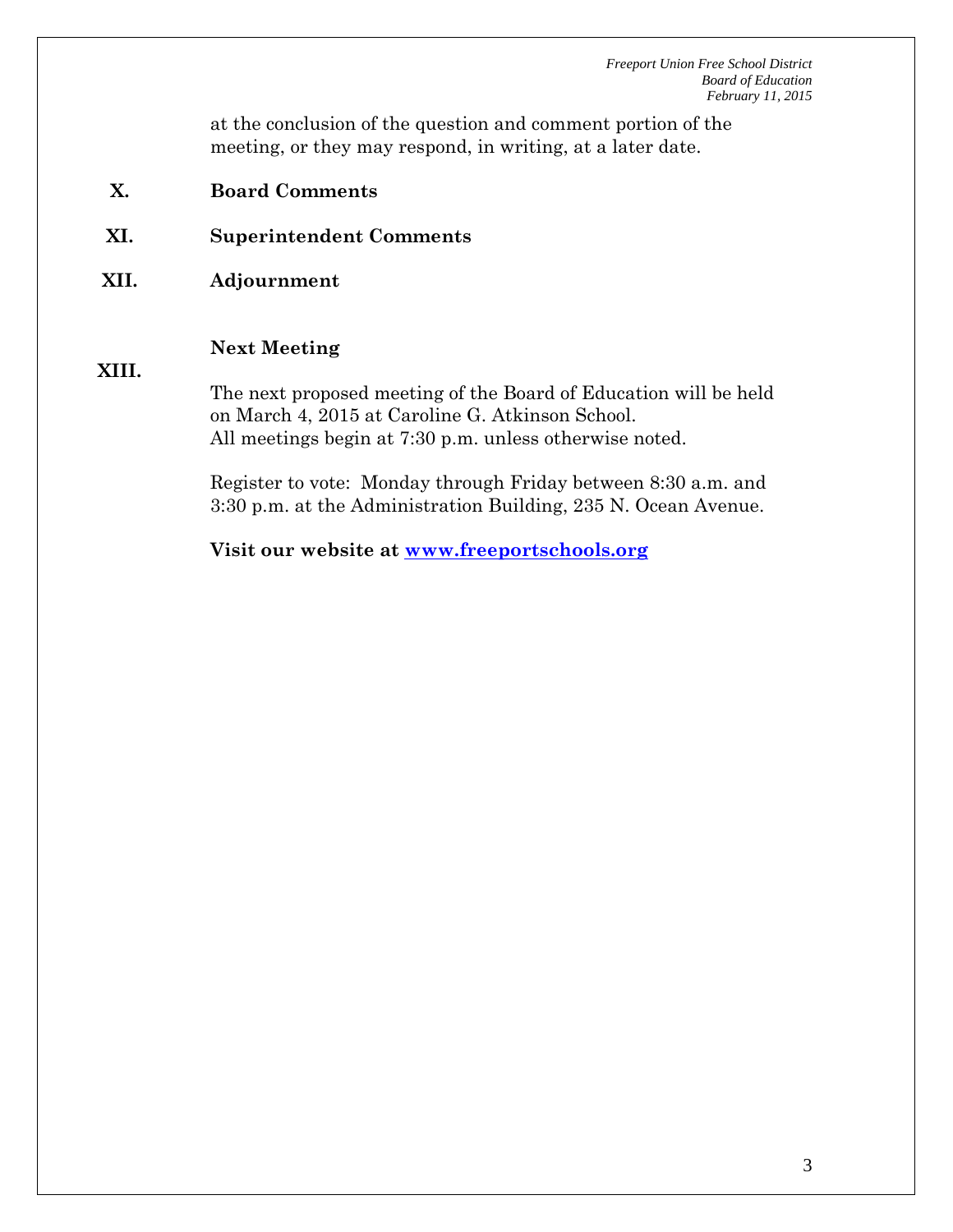# **Consent Agenda Items:**

**BE IT RESOLVED,** that the Board of Education of the Freeport Union Free School District hereby approves the following items; A; B 1, 2, 3, 4, 5; C 1.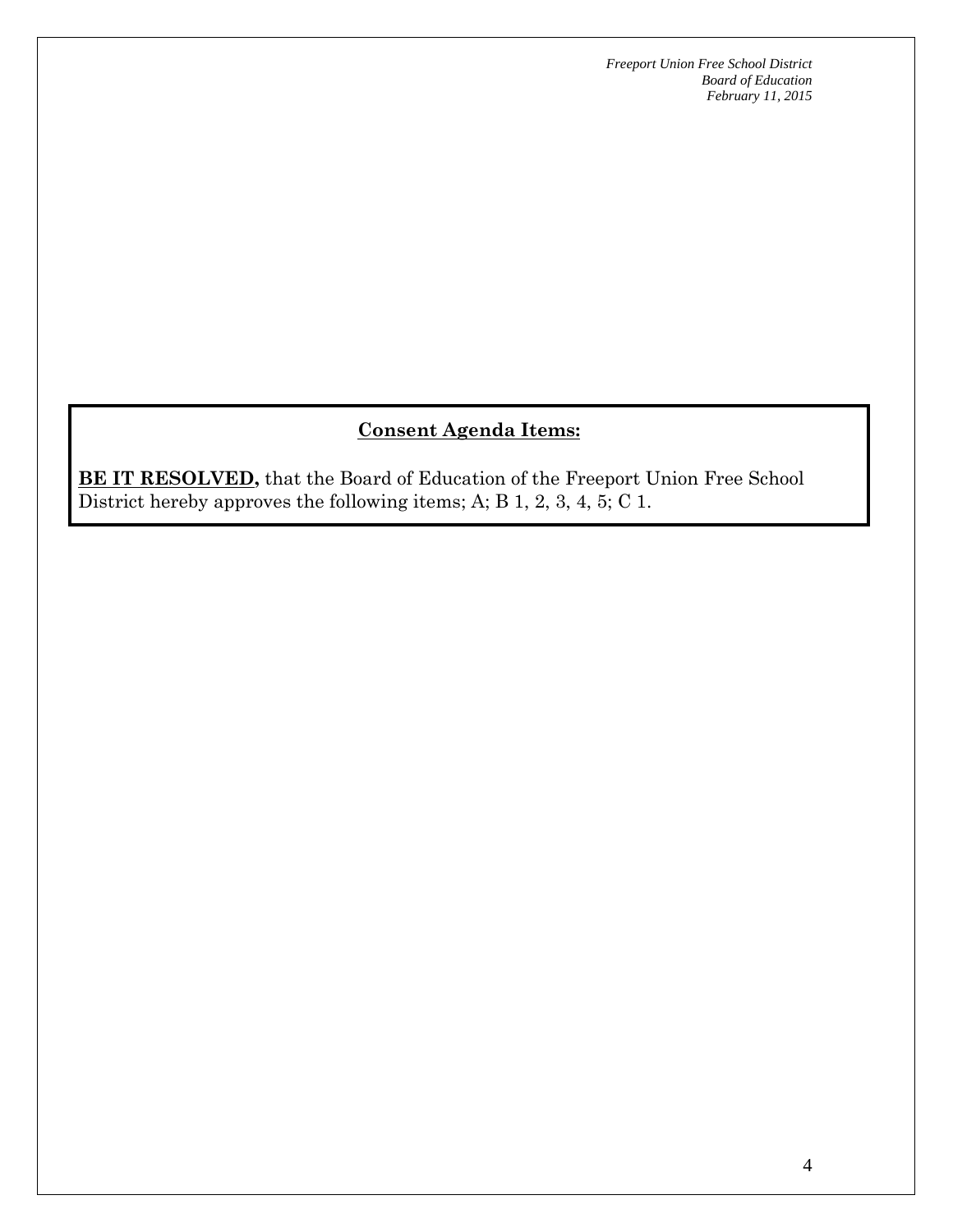### **Acceptance of the Minutes**

**BE IT RESOLVED** that the Board of Education of the Freeport Union Free School District hereby accepts the minutes of the following meetings as written:

January 21, 2015; February 4, 2015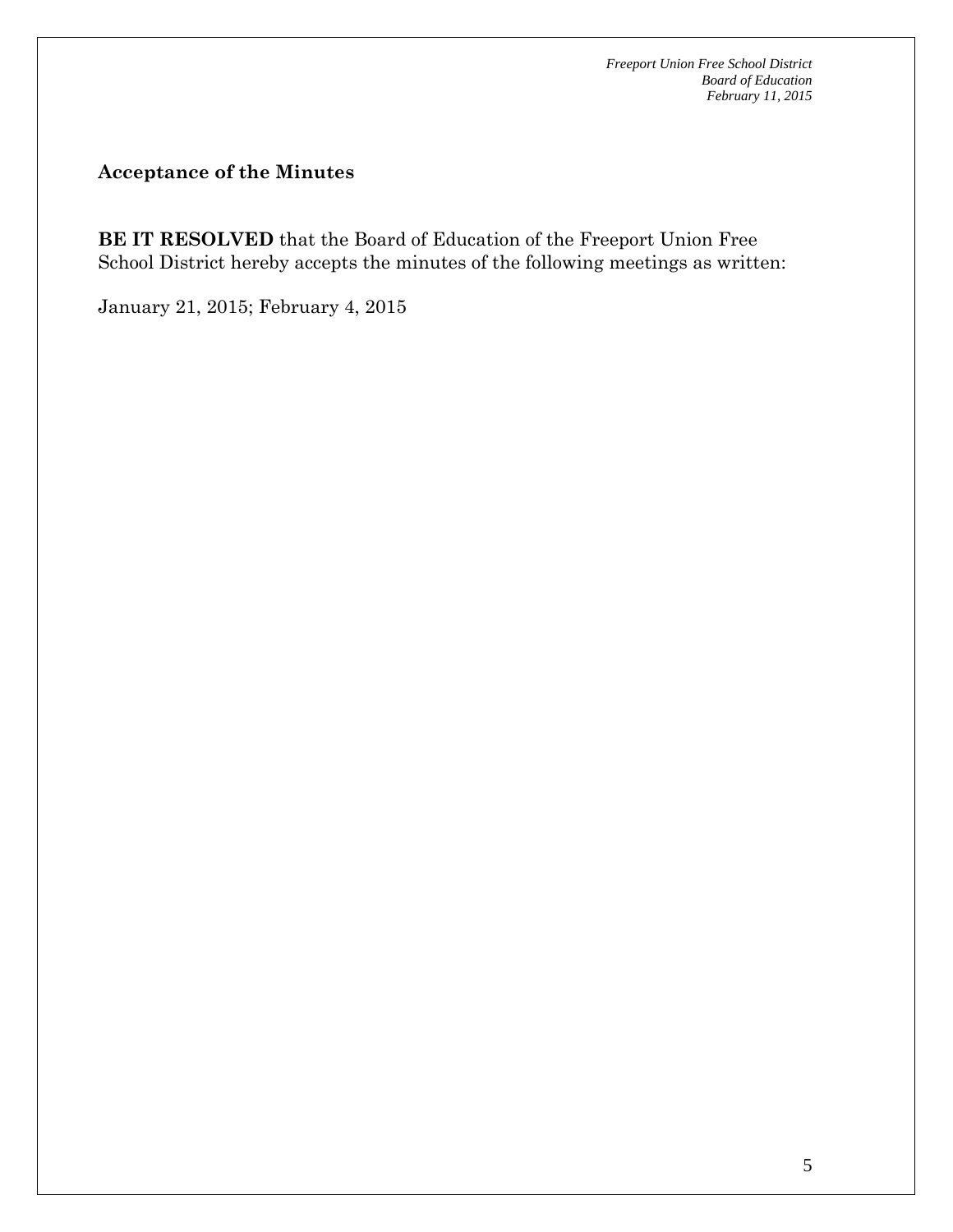### **Personnel**

#### **Leave of Absence**

**BE IT RESOLVED**, that the Board of Education of the Freeport Union Free School District hereby grants a request for leave of absence as listed below:

- **1. Linda Gooden**, Security Aide, effective February 1, 2015 through February 28, 2015, unpaid LOA for health reasons.
- **2. Portland Lawson,** full-time Teaching Assistant, effective January 27, 2015 through February 1, 2015, unpaid LOA for family illness under FMLA.
- 3. **Alfonso Jamieson,** Security Aide, effective January 12, 2015 through January 25, 2015**,** unpaid LOA for health reasons.
- 4. **Brenda Floyd,** Security Aide, effective January 26, 2015 through March 1, 2015**,** unpaid LOA for health reasons.
- 5. **Allison Leone,** Special Education Teacher, effective January 9, 2015 through February 8, 2015, unpaid LOA for childcare under FMLA.
- 6. **Madeline Game,** part-time teaching Assistant, effective February 2, 2015 through June 30, 2015, unpaid LOA for student teaching.
- 7. **Maria Garcia,** Cleaner, effective February 2, 2015 through April 12, 2015, unpaid LOA for health reasons.
- 8. **John Johnson,** Security Aide, effective January 8, 2015 through February 23, 2015**,** unpaid LOA for health reasons.
- 9. **Dawn Daniele,** Elementary Teacher, effective February 13, 2015 through June 30, 2015, unpaid LOA for childcare under FMLA.
- 10.**Tia Williams,** full-time Teaching Assistant, effective January 31, 2015 through June 30, 2015, unpaid LOA for health reasons.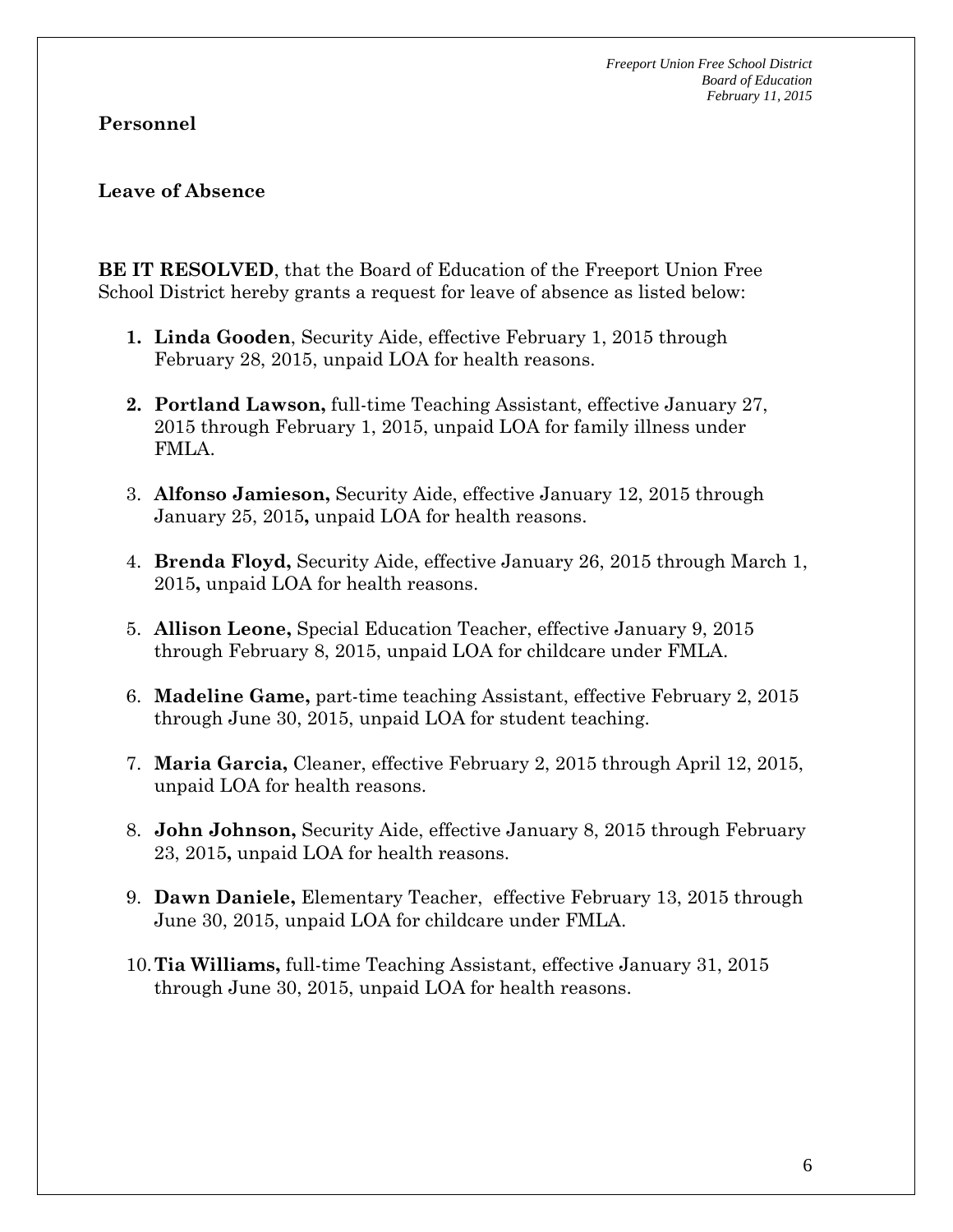# **Personnel**

# **Resignation of Staff**

**BE IT RESOLVED**, that the Board of Education of the Freeport Union Free School District hereby accepts the letter(s) of resignation from the following staff member(s) as listed below:

- **1. Gerard Toughey,** Physical Therapist, effective January 23, 2015, for personal reasons.
- **2. Anabel Lopez,** Permanent Substitute, effective January 23, 2015, to accept another position in the District.
- **3. Jillian Onorato,** Permanent Substitute, effective January 23, 2015, to accept another position in the District.
- **4. Yaniris Suarez,** Permanent Substitute, effective January 23, 2015, to accept a probationary position in the District.
- **5. Rachel Kugelmass,** Teaching Assistant, effective February 6, 2015, to accept a leave replacement position in the District.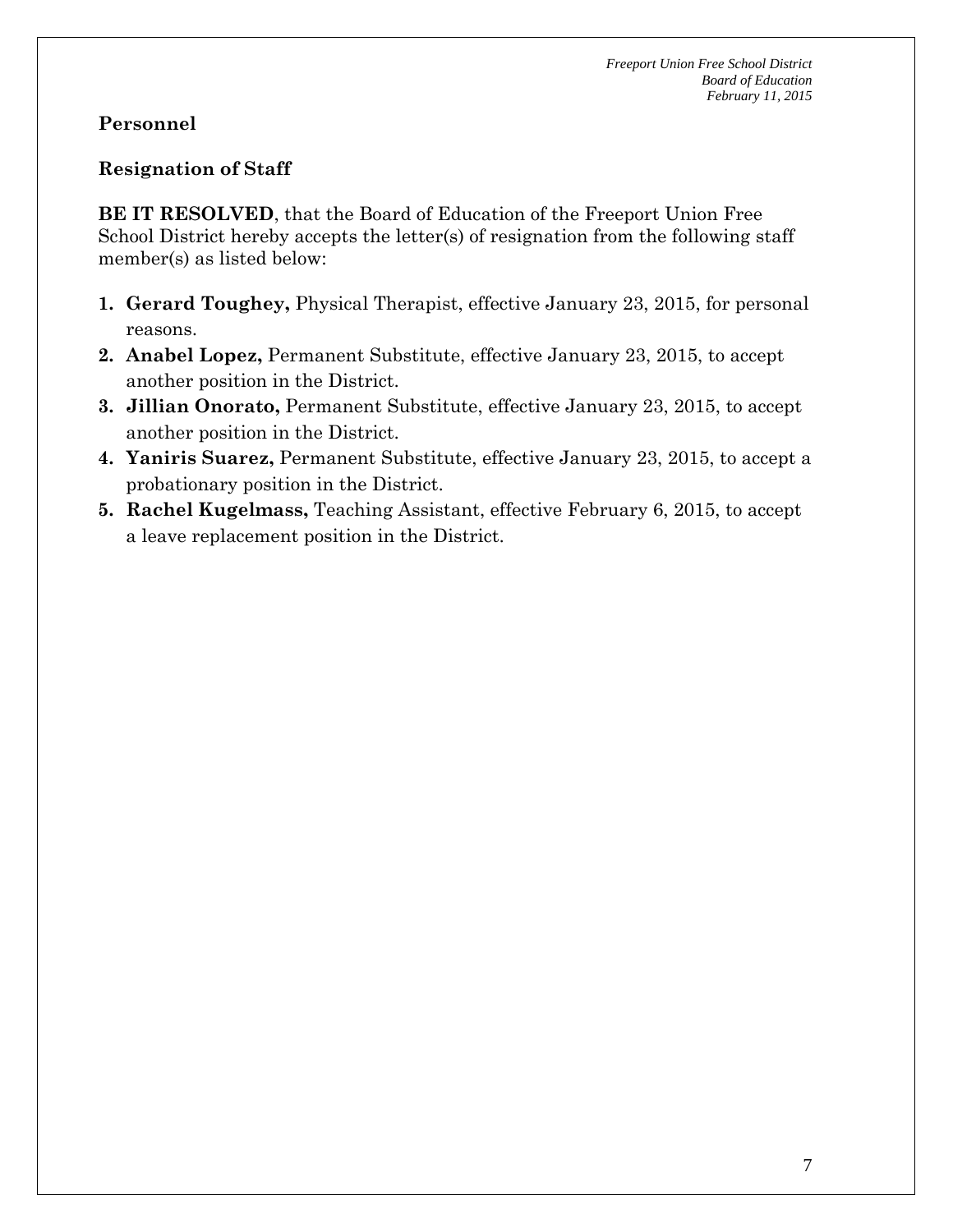### **Personnel**

#### **Change of Status**

**BE IT RESOLVED,** that the Board of Education of the Freeport Union Free School District hereby approves the following change of status as listed below:

- **1. Adita Zdunczyk,** part-time R. N., effective February 2, 2015, change of status to full-time, annual salary \$44,100. Assignment: District-wide.
- **2. Cara Reiss,** Math Teacher, a probationary appointment effective January 26, 2015, with anticipated tenure effective September 1, 2017. Assignment: FHS.
- **3. Kate Catechis,** ESL Teacher, a probationary appointment effective January 26, 2015, with anticipated tenure effective October 20, 2017. Assignment: FHS.
- **4. Carmen Bernier Rodriguez,** Science Teacher-Bilingual, a probationary appointment effective January 26, 2015, with anticipated tenure effective October 27, 2017. Assignment: FHS.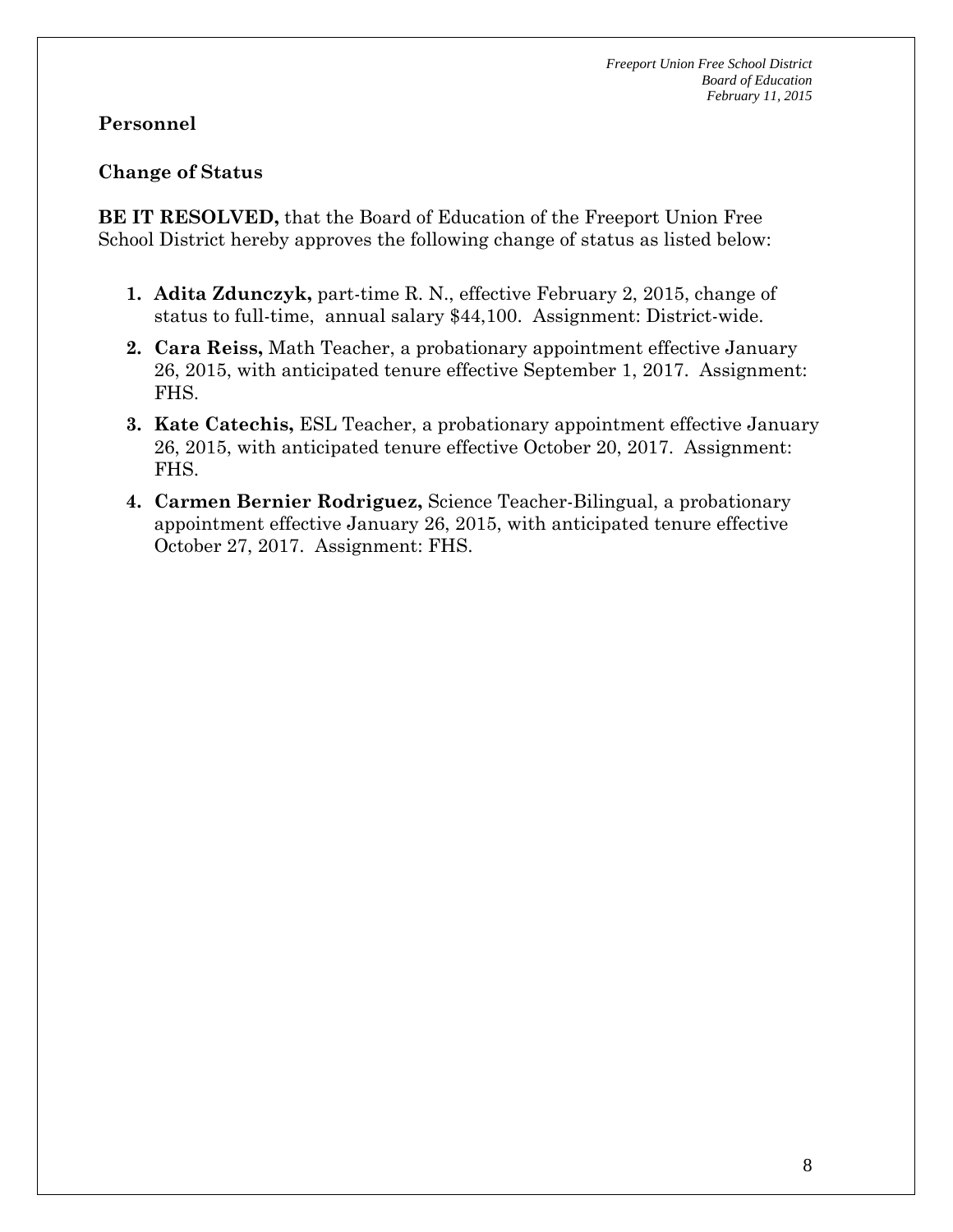## **Personnel**

## **Appointment of Instructional Staff – Probationary**

**BE IT RESOLVED**, that the Board of Education of the Freeport Union Free School District, upon the recommendation of the Superintendent, hereby appoints the individuals listed in the attached Appointment of Staff Report - Probationary, in accordance with the rules of the Board of Regents. These individuals shall possess appropriate certification allowing them to serve as teachers in the public schools of New York.

- **1. Yaniris Suarez**, ESL Teacher, (replacing F. Calleo, resigned) effective January 26, 2015 with an anticipated tenure date of January 26, 2018. Compensation will be on step 1-2A of the U5D Schedule at \$63,776 (prorated). Assignment: Bayview.
- 2. **Patricia Perez,** full-time Teaching Assistant, (replacing K. Quelix, resigned) effective January 26, 2015 with an anticipated tenure date of January 26, 2018. Compensation will be according to the FTAA Contract at \$19,713. Assignment: Atkinson.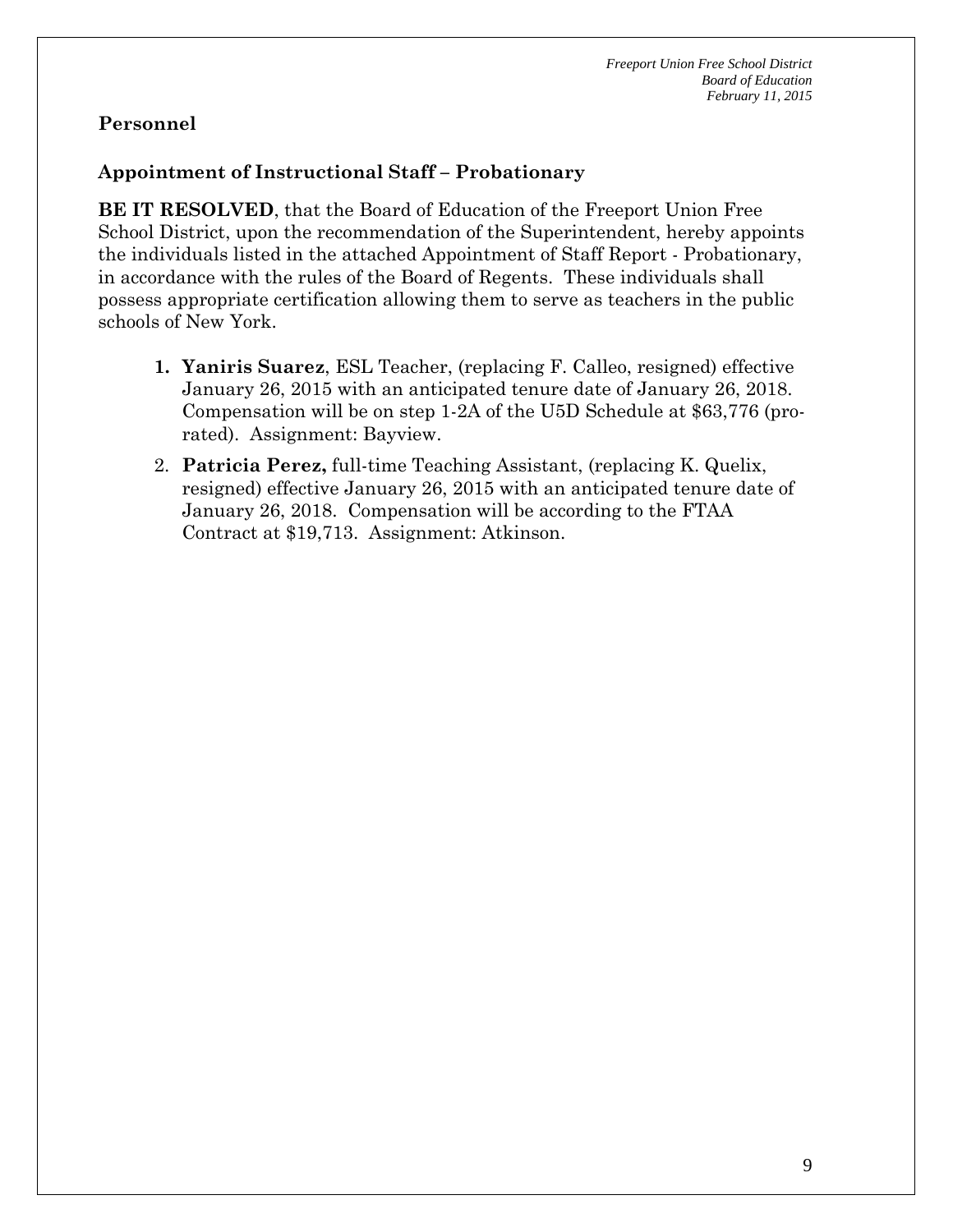## **Personnel**

### **Appointment of Instructional Staff - Temporary**

**BE IT RESOLVED**, that the Board of Education of the Freeport Union Free School District, upon the recommendation of the Superintendent, hereby appoints the individuals listed in the following Appointment of Staff Report - Temporary, in accordance with the rules of the Board of Regents. These individuals shall possess appropriate certification allowing them to serve as teachers in the public schools of New York.

- 1. **Jillian Onorato,** Elementary Teacher, a temporary appointment effective January 26, 2015 through August 31, 2015. Compensation will be on step 1-2A of the U5D Schedule at \$63,776. Assignment: Atkinson.
- 2. **Anabel Lopez**, Elementary Teacher, a temporary appointment effective January 26, 2015 through August 31, 2015. Compensation will be on step 1-1A of the U5D Schedule at \$53,998. Assignment: Giblyn.
- 3. **Nicole Gatto,** Permanent Substitute, effective January 26, 2015 through June 26, 2015, compensation will be at the Substitute Pay Rate of \$125 per day. Assignment: New Visions.
- 4. **Anna Manolakis,** Permanent Substitute, effective January 28, 2015 through June 26, 2015, compensation will be at the Substitute Pay Rate of \$125 per day. Assignment: Bayview.
- 5. **Christina Barcelo,** part-time Teaching Assistant, (replacing L. Jannetto, change) appointment effective February 2, 2015. Compensation will be according to the FTAA Contract at \$12,550 (pro-rated). Assignment: Bayview.
- 6. **Rachel Kugelmass**, Elementary Teacher, a temporary appointment effective February 9, 2015 through August 31, 2015. Compensation will be on step 1-2A of the U5D Schedule at \$63,776. Assignment: New Visions.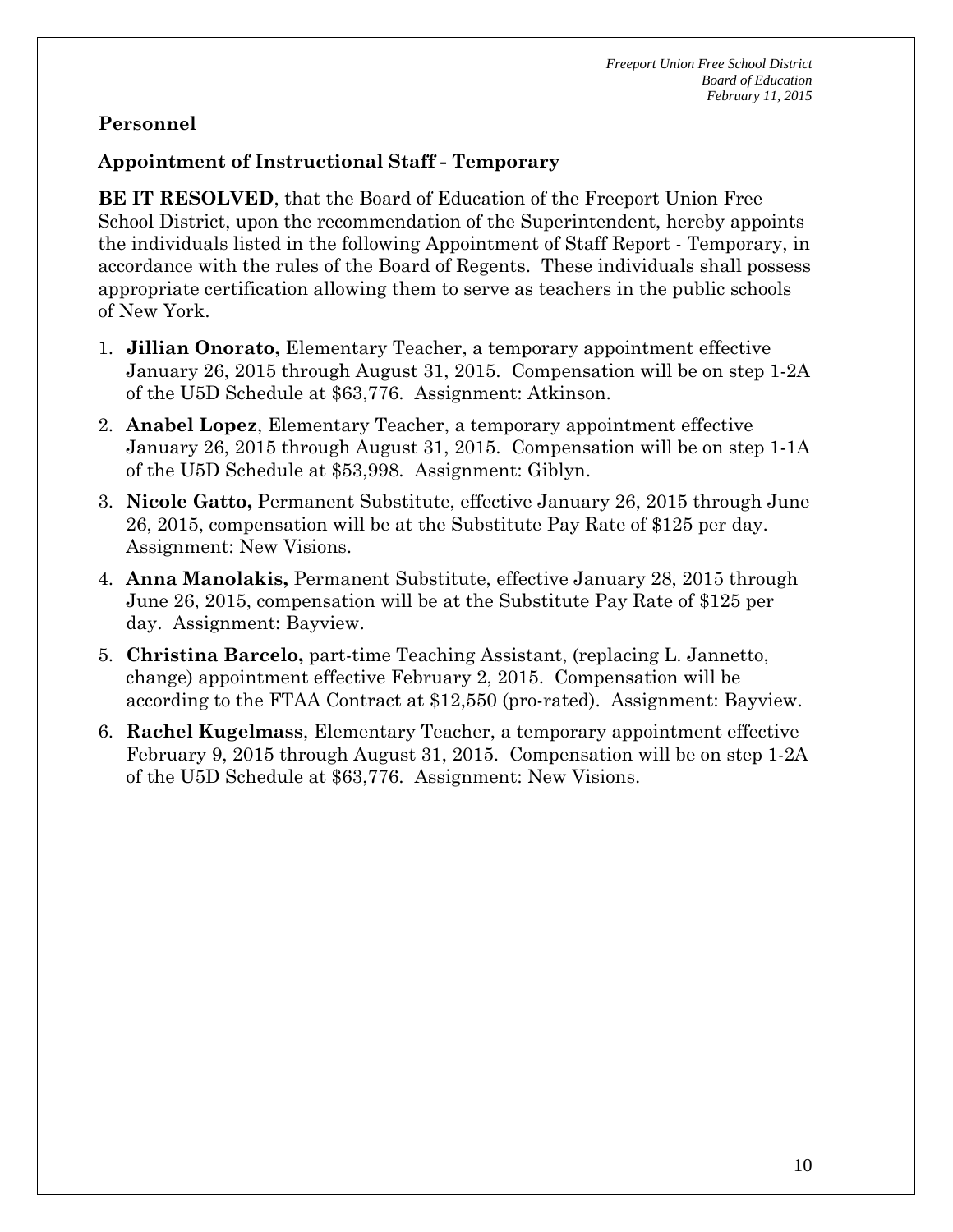# **Education**

#### **CSE/CPSE Minutes**

**BE IT RESOLVED,** that the Board of Education of the Freeport Union Free School District hereby accepts the minutes of the meetings of the Committees on Special Education and Preschool Special Education for the following dates:

December 5, 17, 2014

January 6, 7, 8, 13, 14, 15, 16, 20, 21, 22, 26, 29, 30, 2015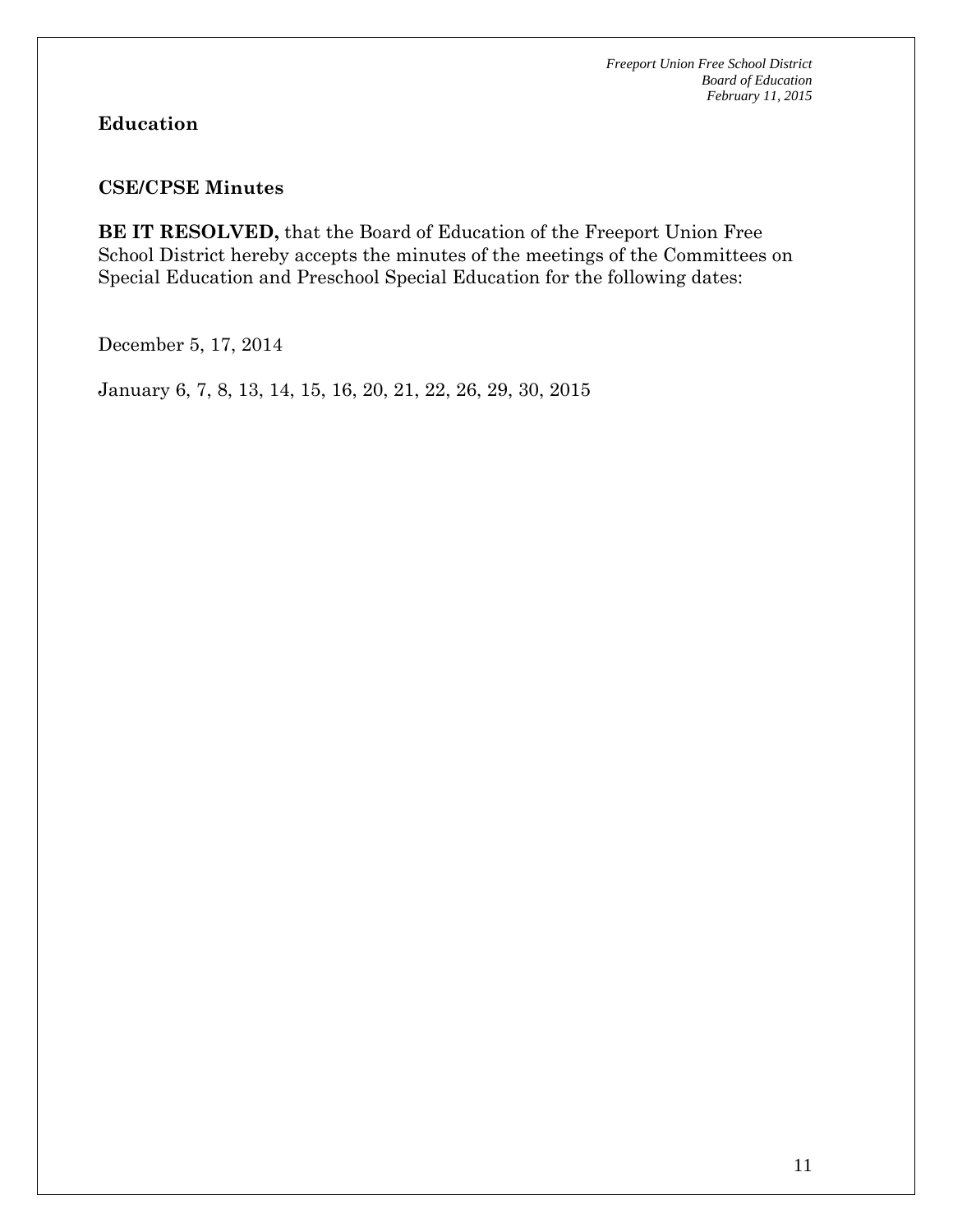**Education**

## **Adoption of the 2015-2016 School Calendar**

**BE IT RESOLVED**, that the Board of Education of the Freeport Union Free School District hereby adopts the attached School Calendar for the 2015-2016 school year.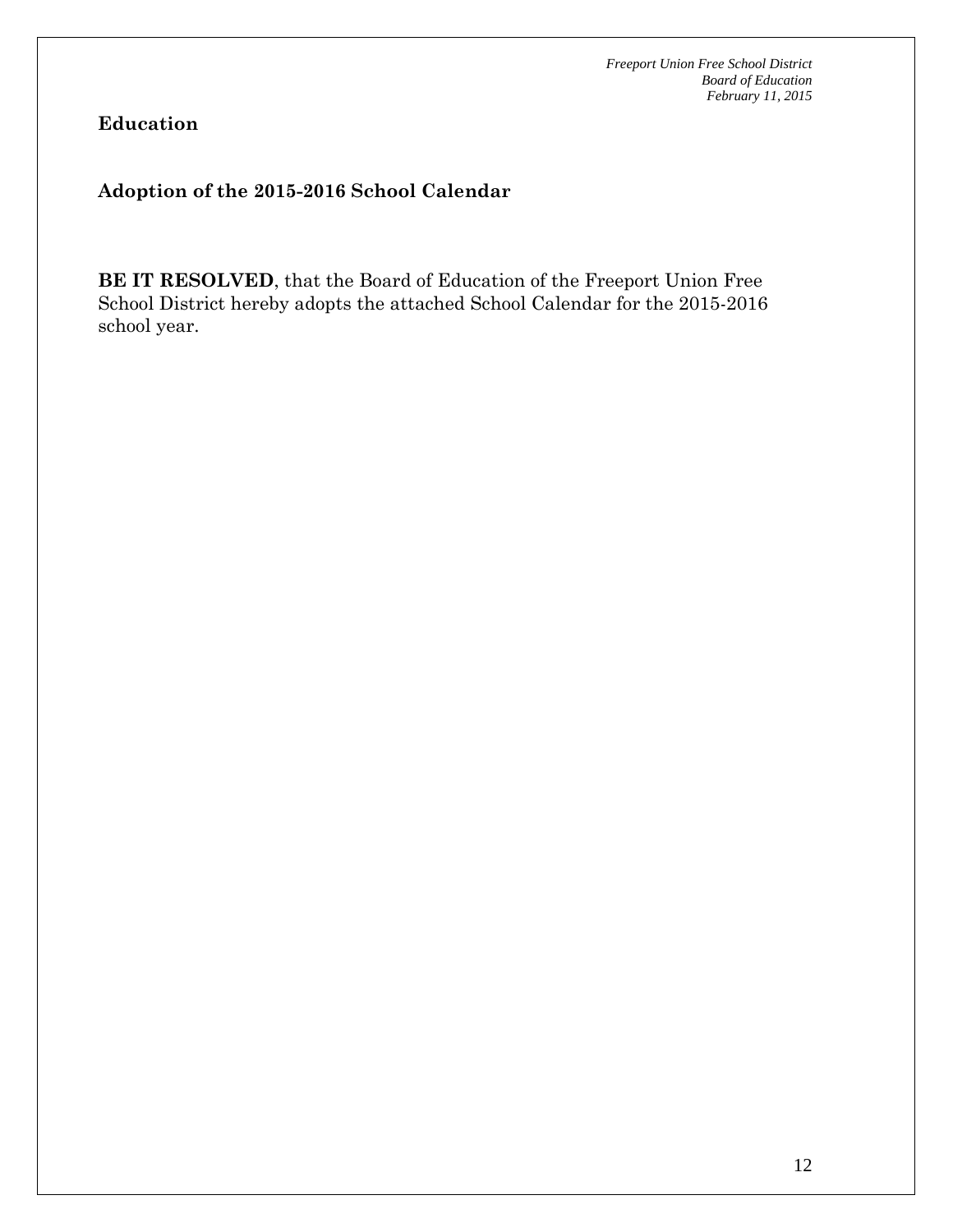

# **Freeport Public Schools 2015-2016 School Calendar**

| September | 2 & 3                   | Teachers Report - Supt. Conference Days                                                                                      |
|-----------|-------------------------|------------------------------------------------------------------------------------------------------------------------------|
| September | 7<br>8<br>14 & 15<br>23 | Labor Day – school closed<br>First Day of School for Students<br>Rosh Hashanah - school closed<br>Yom Kippur – school closed |
| October   | 12                      | Columbus Day – school closed                                                                                                 |
| November  | 3                       | Election Day and<br>Superintendent's Conference Day – no school for<br>students                                              |
|           | 11<br>26-27             | Veterans Day – school closed<br><b>Thanksgiving Recess</b>                                                                   |
| Dec/Jan   | $24-3$                  | <b>Holiday Recess</b>                                                                                                        |
| January   | 18                      | Martin Luther King Day – school closed                                                                                       |
| February  | $15-19$                 | <b>Winter Recess</b>                                                                                                         |
| March     | 24-29                   | <b>Spring Recess</b>                                                                                                         |
| April     | 19                      | Superintendent's Conference Day for K-8 Teachers Only<br>FHS: Regular school day for students & staff                        |
| May       | $27-31*$                | <b>Memorial Day Recess</b>                                                                                                   |
| June      | 24                      | Last Day of School for Students                                                                                              |

\*If no snow days are used, school will be closed May 27 and 31. If 1 snow day is used school will be open May 27 and closed May 31. If 2 snow days are used, school will be open May 27 and May 31.

Dates of Parent/Teacher Conferences to be announced.

Additional Emergency Make-Up Days will be used during February and/or March recess

February 9, 2015 Annual.2015-16 written cal.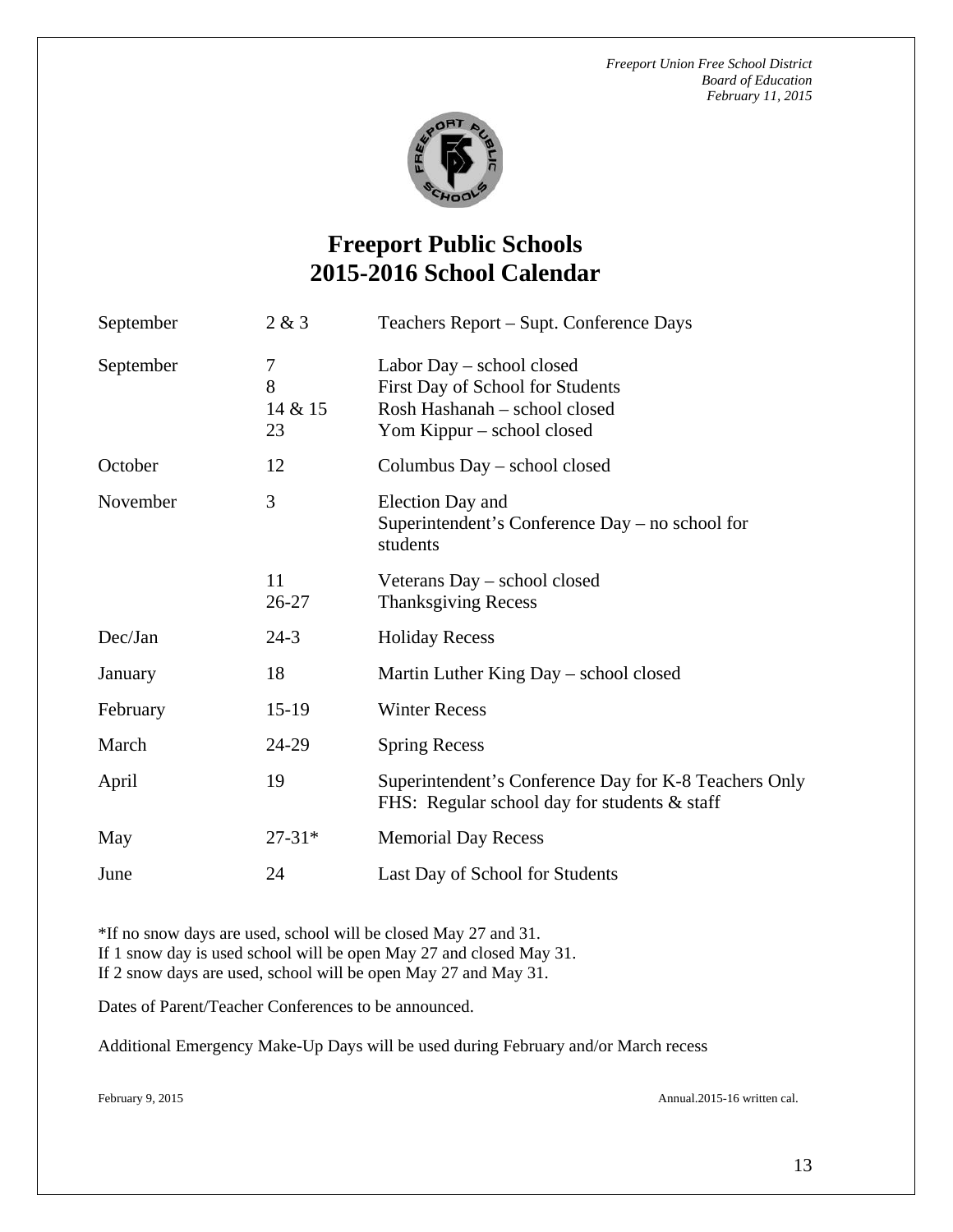| August 2015 |            |     |     |     |     |     |
|-------------|------------|-----|-----|-----|-----|-----|
| Sun         | Mon        | Tue | Wed | Thu | Fri | Sat |
|             |            |     |     |     |     |     |
|             |            |     |     |     |     |     |
| 9           | 10         |     |     | 13  | 4   | 15  |
| 16          |            | 18  | 19  | 20  |     | 22  |
| 23          | $^{\circ}$ | 25  | 26  | 27  | 28  | 29  |

**4 Teacher Days**

24-27 New and Second Year Teacher Orientation

|    |     | School Calendar 2015-2016 |     |    |
|----|-----|---------------------------|-----|----|
|    |     | September 2015            |     |    |
| ın | Mon | Tue Wed Thu               | Fri | S. |
|    |     |                           |     | 5  |

**Freeport Public Schools**

2-3 Superintendent's Conference Days

**16 Teacher / 14 Student**

23 Yom Kippur

7 Labor Day 14-15 Rosh Hashanah

|     |     |     | August 2015 |     |     |     |  | September 2015 |     |     |     |     |     |              |  | October 2015 |     |     |     |     |     |     |  |
|-----|-----|-----|-------------|-----|-----|-----|--|----------------|-----|-----|-----|-----|-----|--------------|--|--------------|-----|-----|-----|-----|-----|-----|--|
| Sun | Mon | Tue | Wed         | Thu | Fri | Sat |  | Sun            | Mon | Tue | Wed | Thu | Fri | Sat          |  | Sun          | Mon | Tue | Wed | Thu | Fri | Sat |  |
|     |     |     |             |     |     |     |  |                |     |     |     | c   |     | <sub>5</sub> |  |              |     |     |     |     |     |     |  |
|     |     |     |             |     |     | 8   |  |                |     |     |     | 10  |     | 12           |  |              |     |     |     |     |     |     |  |
|     | 10  |     |             |     | 14  | 15  |  | 13             | 14  | 15  | 16  |     | 18  | 19           |  |              | 12  | 13  | 14  | 15  | 16  |     |  |
| 16  |     | 18  | 19          | 20  |     | 22  |  | 20             | 21  | 22  | 23  | 24  | 25  | 26           |  | 18           | 19  | 20  | 21  | 22  | 23  | 24  |  |
| 23  | 24  | 25  | 26          | -27 | 28  | 29  |  | 27             | 28  | 29  | 30  |     |     |              |  | 25           |     |     | 28  | 29  | 30  |     |  |

#### **21 Teacher / 21 Student**

12 Columbus Day

|      |     |     |     | December 2015 |     |     |     |  |     |     |     | January 2016 |     |     |  |     |     |     |     |     |     |     |
|------|-----|-----|-----|---------------|-----|-----|-----|--|-----|-----|-----|--------------|-----|-----|--|-----|-----|-----|-----|-----|-----|-----|
| iun. | Mon | Tue | Wed | Thu           | Fri | Sat | Sun |  | Mon | Tue | Wed | Thu          | Fri | Sat |  | Sun | Mon | Tue | Wed | Thu | Fri | Sat |
|      |     |     |     |               |     |     |     |  |     |     |     |              |     | 5   |  |     |     |     |     |     |     |     |
|      |     |     |     |               |     |     |     |  |     |     |     | 10           |     | 12  |  |     |     |     |     |     |     |     |
| 8    | 9   | 10  |     | 12            | 13  | 14  | 13  |  | 14  | 15  |     |              | 18  | 19  |  | 10  |     |     | 13  | 14  | 15  | 16  |
| 15   | 16  |     | 18  | 19            | 20  | 21  | 20  |  | 21  | 22  | 23  | 24           | 25  | 26  |  |     | 18  | 19  | 20  | 21  | 22  | 23  |
| 22   | 23  | 24  | 25  | 26            | 27  | 28  | 27  |  | 28  | 29  | 30  | 31           |     |     |  | 24  | 25  | 26  | 27  | 28  | 29  | 30  |
| 29   | 30  |     |     |               |     |     |     |  |     |     |     |              |     |     |  | -31 |     |     |     |     |     |     |

#### **19 Teacher / 19 Student**

1 Holiday Recess

18 MLK

| February 2016 |     |     |     |     |     |     |     | <b>March 2016</b> |     |     |     |     |     |  | <b>April 2016</b> |     |     |     |     |     |  |
|---------------|-----|-----|-----|-----|-----|-----|-----|-------------------|-----|-----|-----|-----|-----|--|-------------------|-----|-----|-----|-----|-----|--|
| Sun           | Mon | Tue | Wed | Thu | Fri | Sat | Sun | Mon               | Tue | Wed | Thu | Fri | Sat |  | Sun               | Mon | Tue | Wed | Thu | Fri |  |
|               |     |     |     |     |     | 6   |     |                   |     |     |     |     |     |  |                   |     |     |     |     |     |  |
|               |     |     | 10  |     |     | 13  |     |                   |     | 9   |     |     | 12  |  |                   |     |     |     |     |     |  |
| 14            | 15  | 16  |     | 18  | 19  | 20  |     | 14                |     | 16  |     | 18  | 19  |  | 10                |     |     |     | 14  | 15  |  |
| 21            | 22  |     | 24  | 25  | 26  | 27  | 20  | 21                | 22  | 23  | 24  | 25  | 26  |  |                   | 18  | ጉ9. | 20  | 21  |     |  |
| 28            | 29  |     |     |     |     |     | 27  | 28                | 29  | 30  | 31  |     |     |  | 24                | 25  | 26  | 27  | 28  | 29  |  |

#### **21 Teacher / 21 Student**

FHS: Regular school day for staff and students 19 Superintendent's Conference Day for K-8 Teachers Only

|     |     |     |               |     |     |     |               | LUITINPPUI |     |     |     |     |     |     |    |
|-----|-----|-----|---------------|-----|-----|-----|---------------|------------|-----|-----|-----|-----|-----|-----|----|
|     |     |     | November 2015 |     |     |     | December 2015 |            |     |     |     |     |     |     |    |
| Sun | Mon | Tue | Wed           | Thu | Fri | Sat | Sun           | Mon        | Tue | Wed | Thu | Fri | Sat | Suı |    |
|     |     |     |               |     |     |     |               |            |     |     |     |     | 5   |     |    |
|     | 2   |     |               | 5   | 6   |     |               |            | 8   | 9   | 10  |     | 12  |     | 3  |
| 8   | 9   | 10  |               | 12  | 13  | 14  | 13            | 14         | 15  | 16  |     | 18  | 19  |     | 10 |
| 15  | 16  |     | 18            | 19  | 20  | 21  | 20            | 21         | 22  | 23  | 24  | 25  | 26  |     | 17 |
| 22  | 23  | 24  | 25            | 26  | 27  | 28  | 27            | 28         | 29  | 30  | 31  |     |     |     | 24 |
| 29  | 30  |     |               |     |     |     |               |            |     |     |     |     |     |     | 31 |

**18 Teacher / 17 Student**

3 Election Day / Staff Development Day

11 Veteran's Day

#### 26 - 27 Thanksgiving Recess

|     | February 2016 |     |     |     |     |     |  |  |  |  |  |  |  |  |
|-----|---------------|-----|-----|-----|-----|-----|--|--|--|--|--|--|--|--|
| Sun | Mon           | Tue | Wed | Thu | Fri | Sat |  |  |  |  |  |  |  |  |
|     |               | 2   | 3   |     | 5   | 6   |  |  |  |  |  |  |  |  |
|     | 8             | 9   | 10  | 11  | 12  | 13  |  |  |  |  |  |  |  |  |
| 14  | 15            | 16  | 17  | 18  | 19  | 20  |  |  |  |  |  |  |  |  |
| 21  | 22            | 23  | 24  | 25  | 26  | 27  |  |  |  |  |  |  |  |  |
|     | 29            |     |     |     |     |     |  |  |  |  |  |  |  |  |

#### **16 Teacher / 16 Student**

15-19 Winter Recess

|     | <b>May 2016</b> |     |     |     |     |     |  |  |  |
|-----|-----------------|-----|-----|-----|-----|-----|--|--|--|
| Sun | Mon             | Tue | Wed | Thu | Fri | Sat |  |  |  |
|     |                 |     | 4   | 5   |     |     |  |  |  |
| 8   | 9               | 10  | 11  | 12  | 13  | 14  |  |  |  |
| 15  | 16              |     | 18  | 19  | 20  | 21  |  |  |  |
| 22  | 23              | 24  | 25  | 26  | 27  | 28  |  |  |  |
| 29  | 30              | 31  |     |     |     |     |  |  |  |

#### 27-31 Memorial Day Recess **19 Teacher / 19 Student**

| 18 Teacher / 18 Student |  |  |
|-------------------------|--|--|
| 24 Last Day of School   |  |  |

**19 Teacher / 19 Student** 24-29 Spring Recess

**17 Teacher / 17 Student** 24-29 Holiday Recess

| Teacher Days:                                                                                                                 | 184 Davs          |                                                                                      |
|-------------------------------------------------------------------------------------------------------------------------------|-------------------|--------------------------------------------------------------------------------------|
| Student Days:                                                                                                                 | 180 Days (K - 8)  | If no snow days are used, school will be closed on May 27 and May 31.                |
|                                                                                                                               | 181 Days (9 - 12) | If one snow day is used school will be open on May 27 and closed on May 31.          |
|                                                                                                                               |                   | If two snow days are used school will be open on May 27 and May 31                   |
| School Closed for Students and Teachers                                                                                       |                   | Additional Emergency Make-up Days will be used during February and / or March recess |
|                                                                                                                               |                   |                                                                                      |
| Superintendent's Conference Day: K-8 Teachers Only / K-8 Students: No School / FHS: Regular school day for staff and students |                   |                                                                                      |
|                                                                                                                               |                   |                                                                                      |
| Superintendent's Conference Day: Teachers Only<br><b>Snow Days</b>                                                            |                   |                                                                                      |

14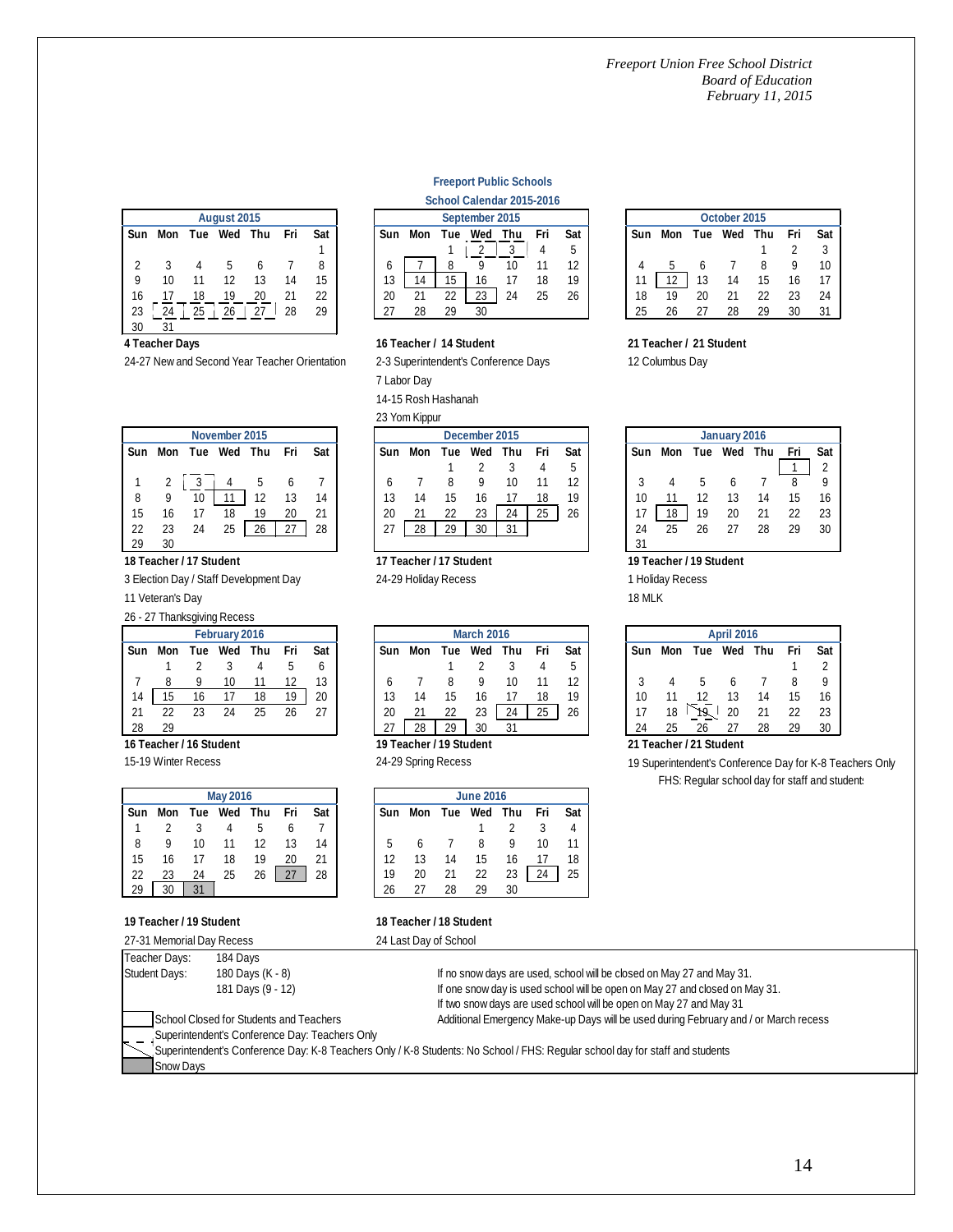**Finance**

# **RESOLUTION –BUDGET TRANSFER-GENERAL FUND**

**BE IT RESOLVED**, that the Board of Education of the Freeport Union Free School District here by approves a Budget Transfer within the General Fund for February, 2015.